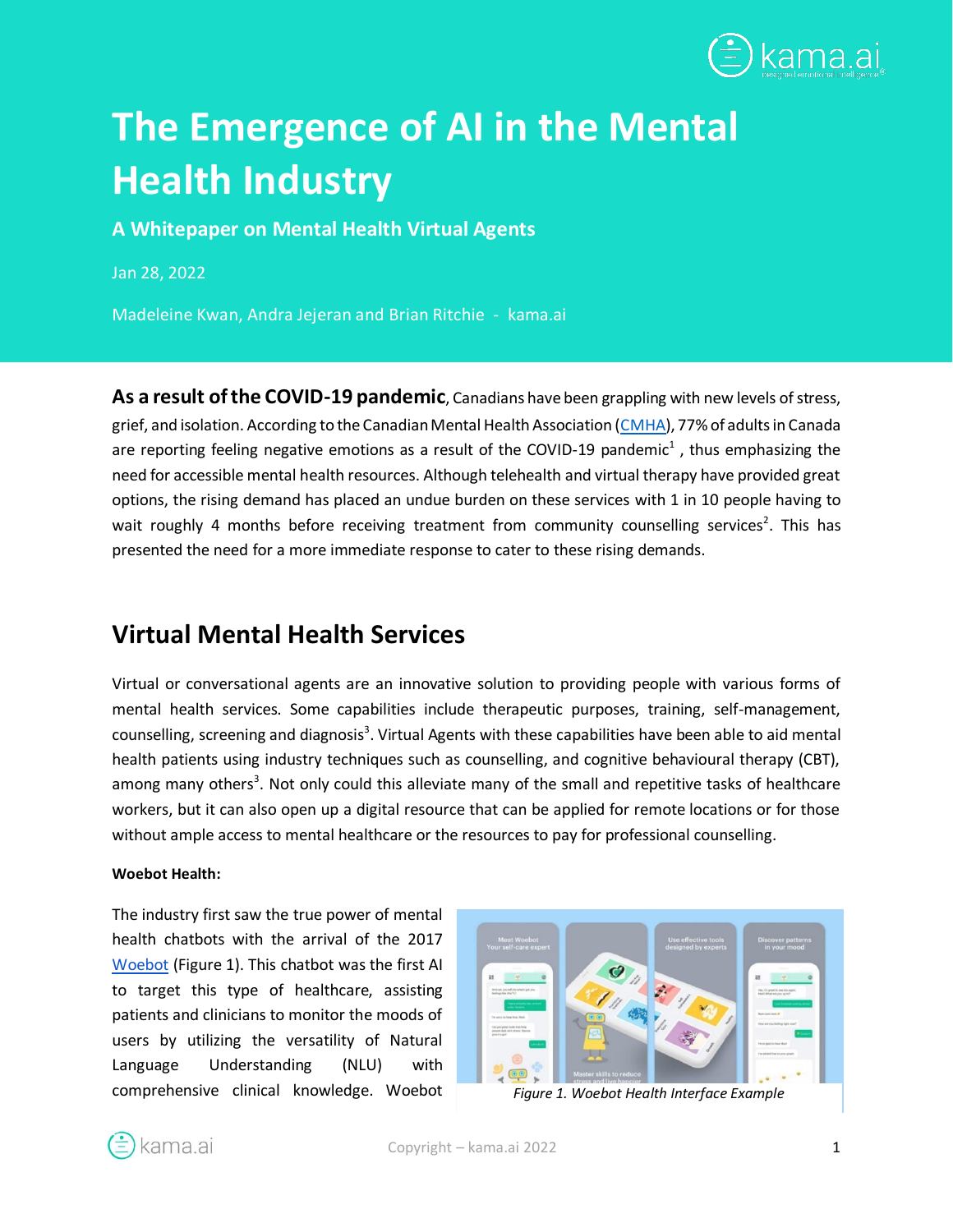uses CBT specifically to treat and care for those with mood disorders, stress and anxiety. In a [review o](https://www.healthline.com/health/mental-health/chatbots-reviews#Woebot)f the product by Dr. Dillon Browne<sup>4</sup>, he remarked that the bot easily identified the moods he was in when conversing with it and was able to provide helpful advice or guidance on how to cope with those. However, he pointed out that despite these great qualities, Woebot was still sounding scripted and was unable to understand his more nuanced concerns<sup>4</sup>. Of course, this seemed not to hinder the process for many who used Woebot, as one of the factors to why it was so well received was the transparency Woebot established, reminding users of its limitations as an  $Al<sup>5</sup>$ .

#### **Thriveport:**

The year 2017 also saw the arrival of another chatbot company, [Thriveport,](http://www.thriveport.com/) with their two products: [Moodkit,](http://www.thriveport.com/products/moodkit/) and [Moodnotes](http://www.thriveport.com/products/moodnotes/) (Figure 2). The former uses CBT to suggest steps to improve mental health and promote self-awareness of feelings and emotions, while the latter focuses on tracking and journaling daily emotions to provoke reflection and review patterns.



*Figure 2. Moodnotes Interface Example*



*Figure 3. Wysa Interface Example*

#### **Wysa:**

Lastly, [Wysa](https://www.wysa.io/) (Figure 3) came into the market with its emotionally intelligent chatbot, which aided in managing thoughts and emotions through Dialectical Behavior Therapy (DBT), CBT, and guided meditation. According to Dr. Dillon Browne's 2020 [review,](https://www.healthline.com/health/mental-health/chatbots-reviews#Wysa) he found the chatbot to be user-friendly and easy to use, but similar to Woebot, sounded scripted and not very self-aware. In addition, the review covered opinions from a guest, Meredith Arthur, who found that the application was unable to truly understand her anxious mind, not picking up on when it was being too pestering.

These chatbots outline the importance of clinical backing and emotional understanding in order to succeed and deliver satisfactory user experiences. However, the scripted nature of these bots and the lack of personality to make users comfortable when chatting with them have limited their potential thus far.

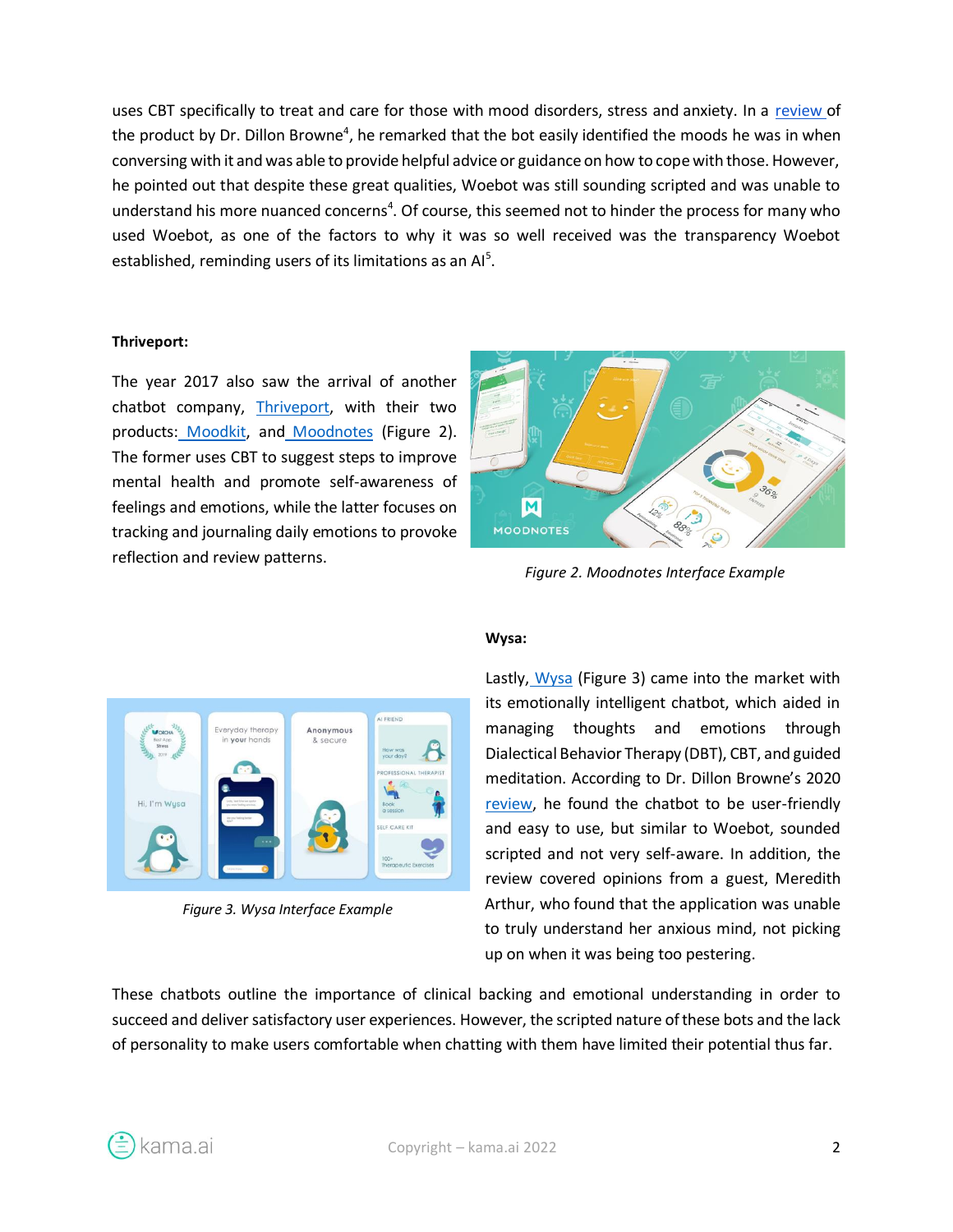## **How Modern Mental Health Support Chatbots Work**

Virtual Agents (VAs) have greatly improved their usability and ability to provide mental health support over the years. These VAs often use ongoing client engagement to improve understanding and formulate their responses to users over longer periods of engagement. In a 2020 data analysis study of a mental health delivery VA called [Vitalk,](https://vitalk.health/) the anxiety, depression and stress levels of participants were evaluated throughout the 90-day program<sup>6</sup>. By the end of the study, it was found that all three levels decreased, including an increased improvement in anxiety and depression values for those who engaged with the chatbots more often. Similarly, a [study](https://formative.jmir.org/2021/9/e25294) conducted on Popbots, a group of chatbots that specialized in different cognitive and behavioural intervention methods (Figure 4), found that 81% of the participants scored Popbots high in efficiency<sup>7</sup>. In addition, similar to the Vitalk findings, the group of participants who used the VAs more frequently, had a greater reduction in symptoms than the group of participants who used them  $less<sup>7</sup>$ .



*Figure 4. PopBots Interface Example*

#### **Chatbots VS Humans**

Though mental health VAs are not capable of providing full mental health services, the immediate and private access to helpful information, especially in a time of crisis, may prove to be a favourable supplement to in-person, or even remote, client- provider interactions. A 2014 [study s](https://doi.org/10.1016/j.chb.2014.04.043)howed that participants found greater ease disclosing personal information to an AI therapist rather than to a human therapist  $^8$ . One potential reason for this finding is the perceived privacy of AI. In a similar vein, the PopBots study showed that approximately half of the participants found some topics to be too personal to discuss with friends and family, but they were open to talking to VAs because of the perceived privacy they provide<sup>7</sup>. The notion that no "human" was behind the voice or words of a digital therapist, made some clients feel more at ease since their discussions did not involve personal disclosure and the perception of judgement. Mental health VAs thus open the door to a more comfortable environment for clients to speak their minds, providing a great benefit for talk therapy efficiency.

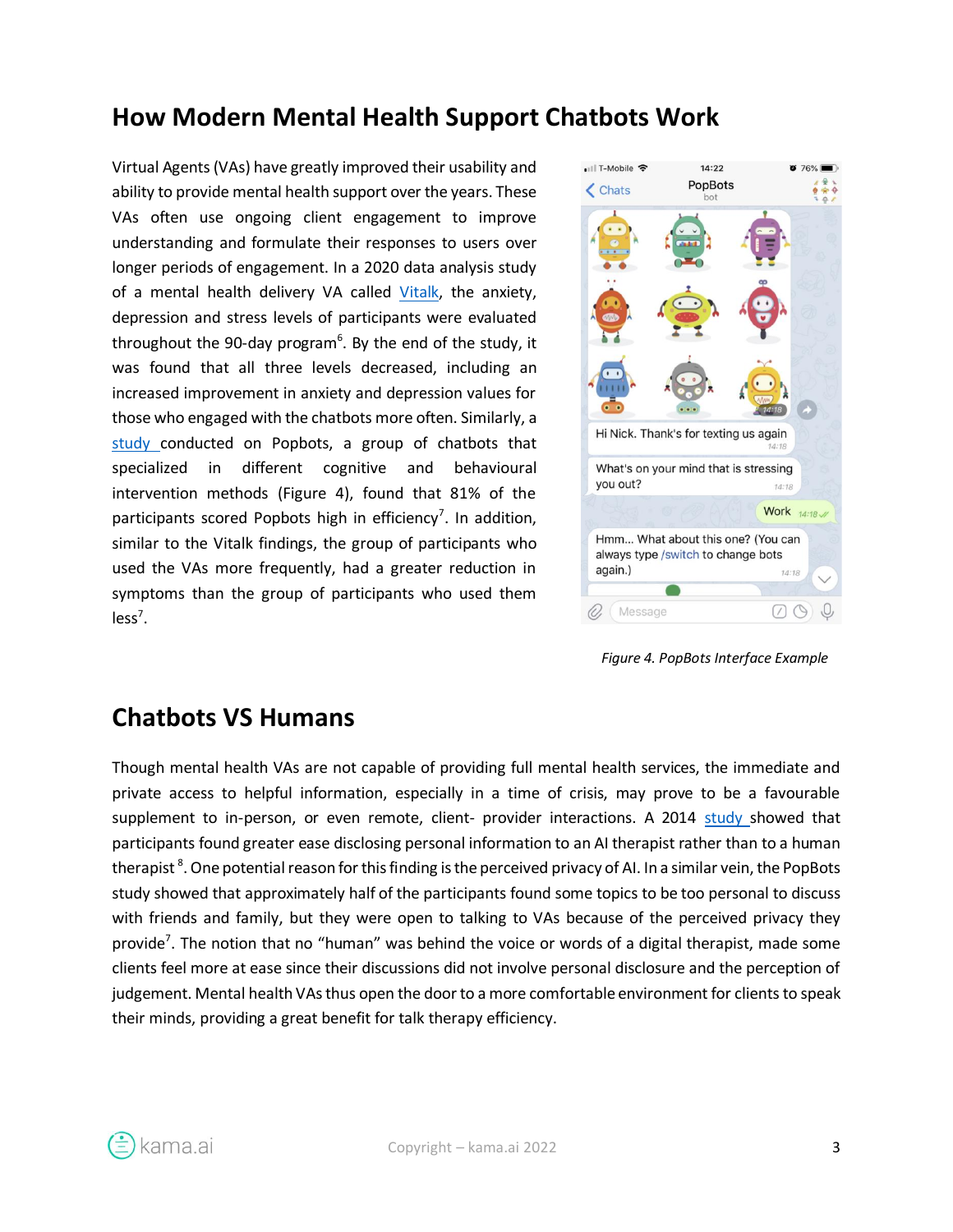### **Moving Forward…**

The industry is adapting new and innovative capabilities that are expanding the potential for Virtual Agents, and more specifically, for emotionally intelligent virtual assistants that can tailor interactions for specific individuals. Every person is unique and has different preferences in terms of conversation style, personal values and other elements of engagement. Providers are delivering VAs that can adapt automatically to user engagement and allow the VA to develop a "personality" that is 'tuned' to support on interactions with particular users.

In 2021, Gartner® released new research, "[Technology Opportunity Prism: Emotion AI Technologies](https://www.gartner.com/en/documents/4002580/technology-opportunity-prism-emotion-ai-technologies)", that outlines the Technology Opportunity Prism for Emotion AI (Figure 5)<sup>9</sup>. "Opportunities that fall into the far left area of the prism have potential to deliver high business value due to a game-changing type of technology or approach. We do not see any opportunities that qualify as clear cutting edge; however, there are three that come close to it: empathic avatar, emotional nursebot, outbound agent-client matching and depression detection."<sup>9</sup> Emotion AI VAs are making an entrance into the healthcare industry as healthcare providers seek to provide greater access to services using these innovative technologies. The care they provide can be empathetic, private, accessible, affordable, and can, in certain areas, match the efficacy of trained healthcare personnel for routine cases. Thus, the use of Emotion AI VAs can augment the care provided by healthcare professionals and help close some of the existing gaps seen in our healthcare system.

#### **Emotion AI Technology Opportunity Prism** Voice Monitoring (Contact Center) Vehicle Occupant Monitoring Virtual Supervisor Coach Outbound Agent-Client Matching **Emotional Chatbots** Empathic Avatar Top Emotion-Based Targeting & Personalization Emotional Nursebot Opportunities Product/Service Testing Predict Loan Default Risk **Customer Experience Monitoring** Fraud Detection (Insurance) **Employee Stress Monitoring**  $\overline{1,2}$ Emotion-Based Intent Routing Pain Level Detection (Medical) கை **Depression Detection**  $\bf{G}$ (Medical) Low-Video Game Emotion Cutting Hanging Detection Hiring Interview Edge  $(1, 12)$ Fruit  $(13, 14)$ Screening High HIDE  $16, 17$ Medium Money Medium 18 Pit **Commercial Commercial** Value **Feasibility** Low Source: Gartner 741689.C Gartner

#### Figure 1: Technology Opportunity Prism for Emotion Al



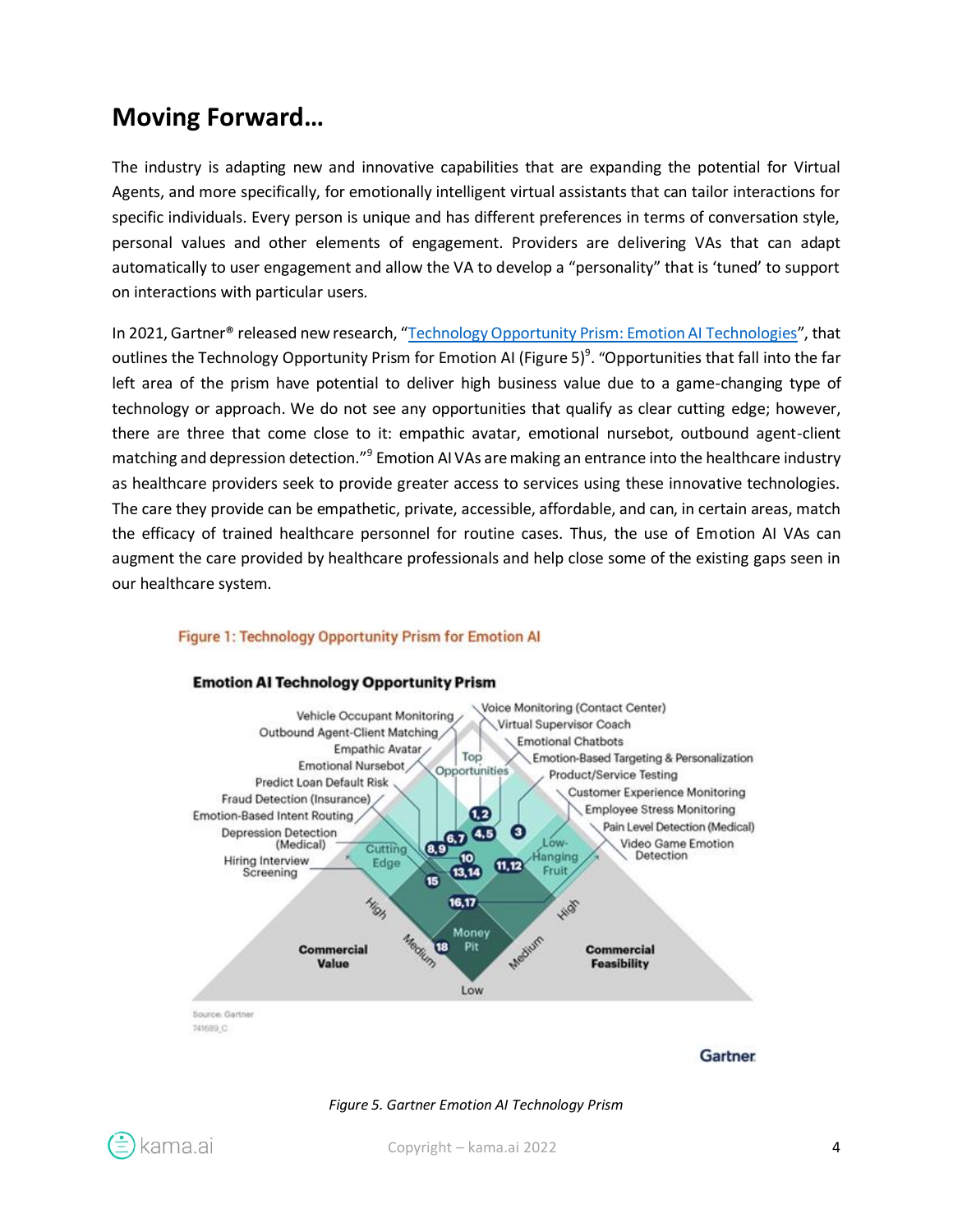Mental Health Virtual Agents are still in the midst of their growth and evolution, but study findings are highly encouraging; there is great potential here. The future of augmented human & digital mental health delivery presents distinct opportunities as we continue to navigate these largely uncharted waters. More so, the ability to affect real change, improve well-being, and even save lives, based on the immediacy of care and the removal of some privacy and interaction concerns has substantial societal benefits that should not be underestimated.

## **References**

<sup>1</sup>CMHA. (2021, May 3). *How are we feeling? Canadians are worried, bored, stressed, lonely and sad*. Canadian Mental Health Association. [https://cmha.ca/how-are-we-feeling-canadians-are-worried-bored-stressed-lonely](https://cmha.ca/how-are-we-feeling-canadians-are-worried-bored-stressed-lonely-and-sad/)[and-sad/](https://cmha.ca/how-are-we-feeling-canadians-are-worried-bored-stressed-lonely-and-sad/)

<sup>2</sup>CIHI. (2021, May 26). *1 in 10 Canadians wait 4 months or more before receiving community mental health counselling*. Canadian Institute for Health Information[. https://www.cihi.ca/en/1-in-10-canadians-wait-4-months](https://www.cihi.ca/en/1-in-10-canadians-wait-4-months-or-more-before-receiving-community-mental-health-counselling)[or-more-before-receiving-community-mental-health-counselling](https://www.cihi.ca/en/1-in-10-canadians-wait-4-months-or-more-before-receiving-community-mental-health-counselling)

3Abd-Alrazaq, A. A., Alajlani, M., Ali, N., Denecke, K., Bewick, B. M., & Househ, M. (2021). Perceptions and opinions of patients about mental health chatbots: Scoping review. *Journal of Medical Internet Research, 23*(1[\).](https://doi.org/10.2196/17828) <https://doi.org/10.2196/17828>

<sup>4</sup>Browne, D. (2020, June 26). *Do Mental Health Chatbots Work?*. Healthline[.](https://www.healthline.com/health/mental-health/chatbots-reviews) <https://www.healthline.com/health/mental-health/chatbots-reviews>

<sup>5</sup>Darcy, A., Daniels, J., Salinger, D., Wicks, P., & Robinson, A. (2021). Evidence of Human-Level Bonds Established With a Digital Conversational Agent: Cross-sectional, Retrospective Observational Study. *JMIR Formative Research, 5.(*5). <https://doi.org/10.2196/27868>

<sup>6</sup>Daley, K., Hungerbuehler, I., Cavanagh, K., Claro, H. G., Swinton, P. A., & Kapps, M. (2020). Preliminary evaluation of the engagement and effectiveness of a mental health chatbot. *Frontiers in Digital Health, 2*[.](https://doi.org/10.3389/fdgth.2020.576361) <https://doi.org/10.3389/fdgth.2020.576361>

<sup>7</sup>Mauriello, M. L., Tantivasadakarn, N., Mora-Mendoza, M. A., Lincoln, E. T., Hon, G., Nowruzi, P., Simon, D., Hansen, L., Goenawan, N. H., Kim, J., Gowda, N., Jurafsky, D., & Paredes, P. E. (2021). A suite of mobile conversational agents for daily stress management (Popbots): Mixed methods exploratory study. *JMIR Formative Research, 5*(9). <https://doi.org/10.2196/25294>

8 Lucas, G. M., Gratch, J., King, A., & Morency, L. (2014). It's only a computer: Virtual humans increase willingness to disclose. *Computers in Human Behavior, 37*, 94-100. <https://doi.org/10.1016/j.chb.2014.04.043>

<sup>9</sup>Gartner, "Technology Opportunity Prism: Emotion AI Technologies", [Annette Zimmermann,](https://www.gartner.com/analyst/28113) [Alexander Linden,](https://www.gartner.com/analyst/12496) June 15, 2021. GARTNER is a registered trademark and service mark of Gartner, Inc. and/or its affiliates in the U.S. and internationally and is used herein with permission. All rights reserved.